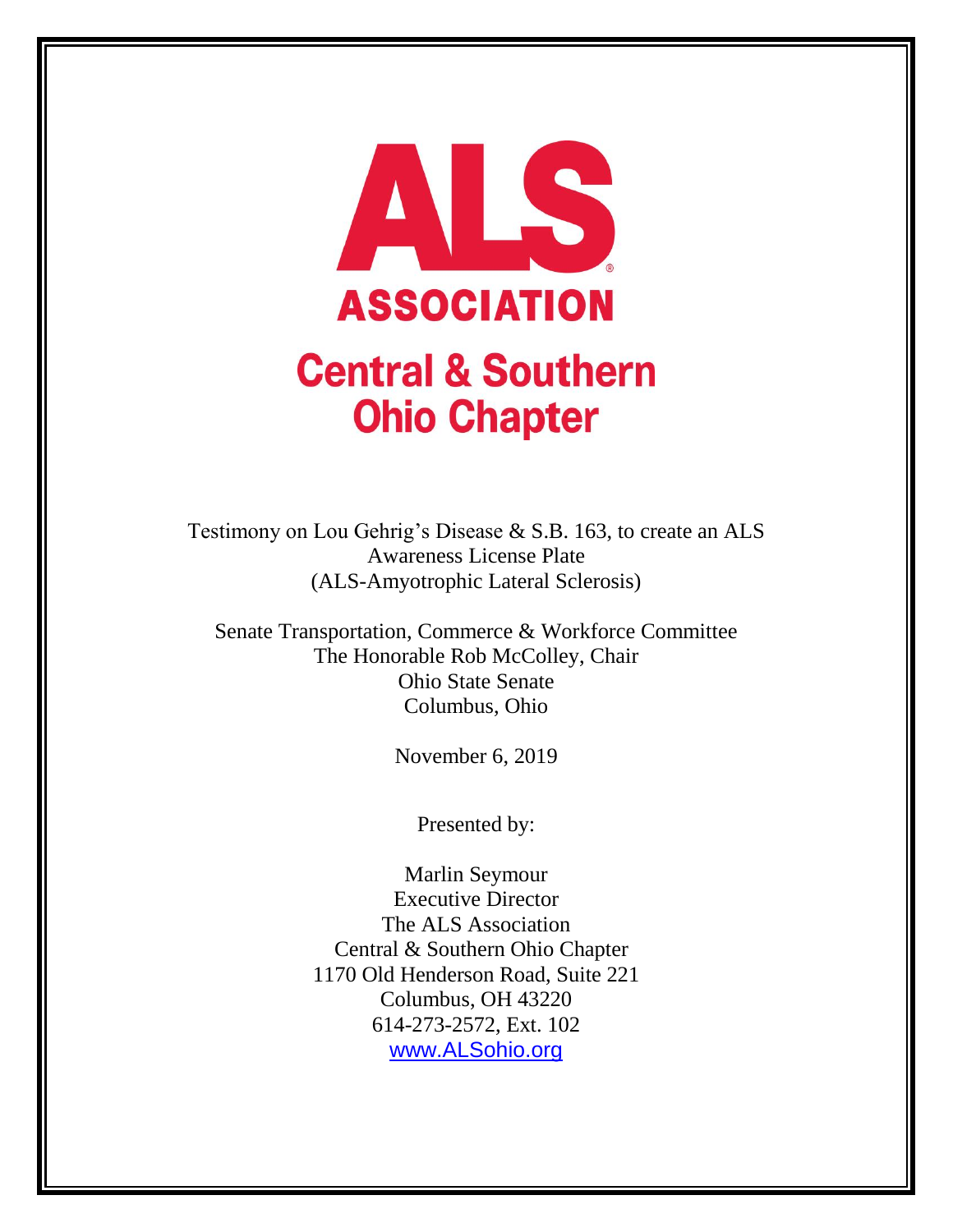Good morning Chairman McColley, Vice Chair Johnson, Ranking Minority Member Antonio and members of the Committee. My name is Marlin Seymour and I am the Executive Director of The ALS Association Central & Southern Ohio Chapter. I am here today, not only representing our local Chapter headquartered here in Columbus, but also representing The ALS Association Northern Ohio Chapter, headquartered outside of Cleveland, who have senior staff leaders joining us here today. Between the Northern Ohio Chapter, covering 33 counties and the Central & Southern Ohio Chapter, covering 55 counties, we reach across all boundaries of the state, providing **FREE** services and support to those with ALS. We are here today representing people with ALS in Ohio in support of Senate Bill 163, to create a license plate to raise awareness of ALS and funds…for our mission…

## *"to discover treatments and a cure for ALS, and to serve, advocate for and empower people affected by the ALS to live their lives to the fullest."*

Mr. Chairman, thank you for allowing us to testify. We would like to recognize and thank Sen. Stephanie Kunze for introducing Senate Bill 163 and for her strong desire to support the ALS community. We also thank Senate co-sponsors Antonio, Yuko, Fedor (pronounced Fedder), Schaffer, and Williams. I would also like to acknowledge the early efforts on this project back in 2006 by our Board Member and ALS patient Rob Harklau, who passed away in August of 2011 and the more recent efforts of ALS Patient Dennis Ursetti of the Northern Ohio Chapter. In addition, I'd like to thank ALS patient Shelley Few – who testified before the House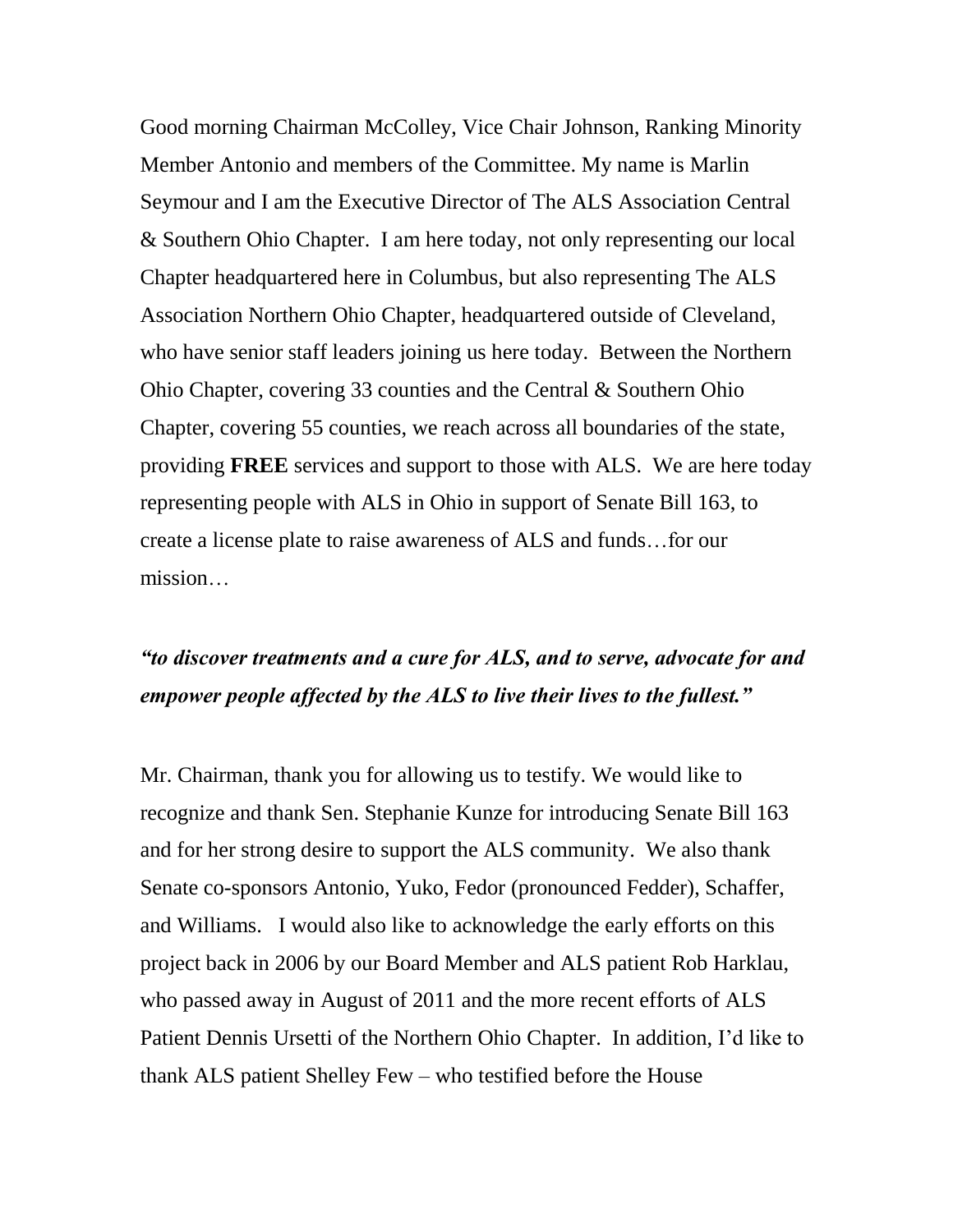Transportation Committee in May on House Bill 227, which has now passed the House. These are stepping stones toward continuing to raise awareness within the Ohio legislature and with the public at large, about this devastating and terminal illness.

Amyotrophic Lateral Sclerosis or ALS, robs people of their ability to perform the every day things that you and I take for granted, such as getting dressed, eating and sometimes even speaking or blinking an eye. Someone diagnosed with ALS will likely lose their ability to walk, move their arms, talk, and even breathe. ALS is a fatal illness and the average life expectancy for a person with ALS is two to five years from the time of diagnosis**.** The disease does not discriminate in who it strikes, and can impact anyone at anytime, regardless of their age, gender, race or ethnicity.

**Did you know that those who serve in the military are twice as likely to develop ALS??** Because of this disturbing finding, the Department of Defense in 2007, created the ALS Research Program and every year since that date, the U.S. Congress has appropriated money within the DOD, specifically for ALS research.

Thanksgiving of 1994, my family reluctantly accepted our own **"membership"** into the ALS community when my mother was diagnosed with Lou Gehrig's disease. Nine months later, I was ecstatic to learn that there was an organization that would help provide support, education and understanding – that was The ALS Association Central & Southern Ohio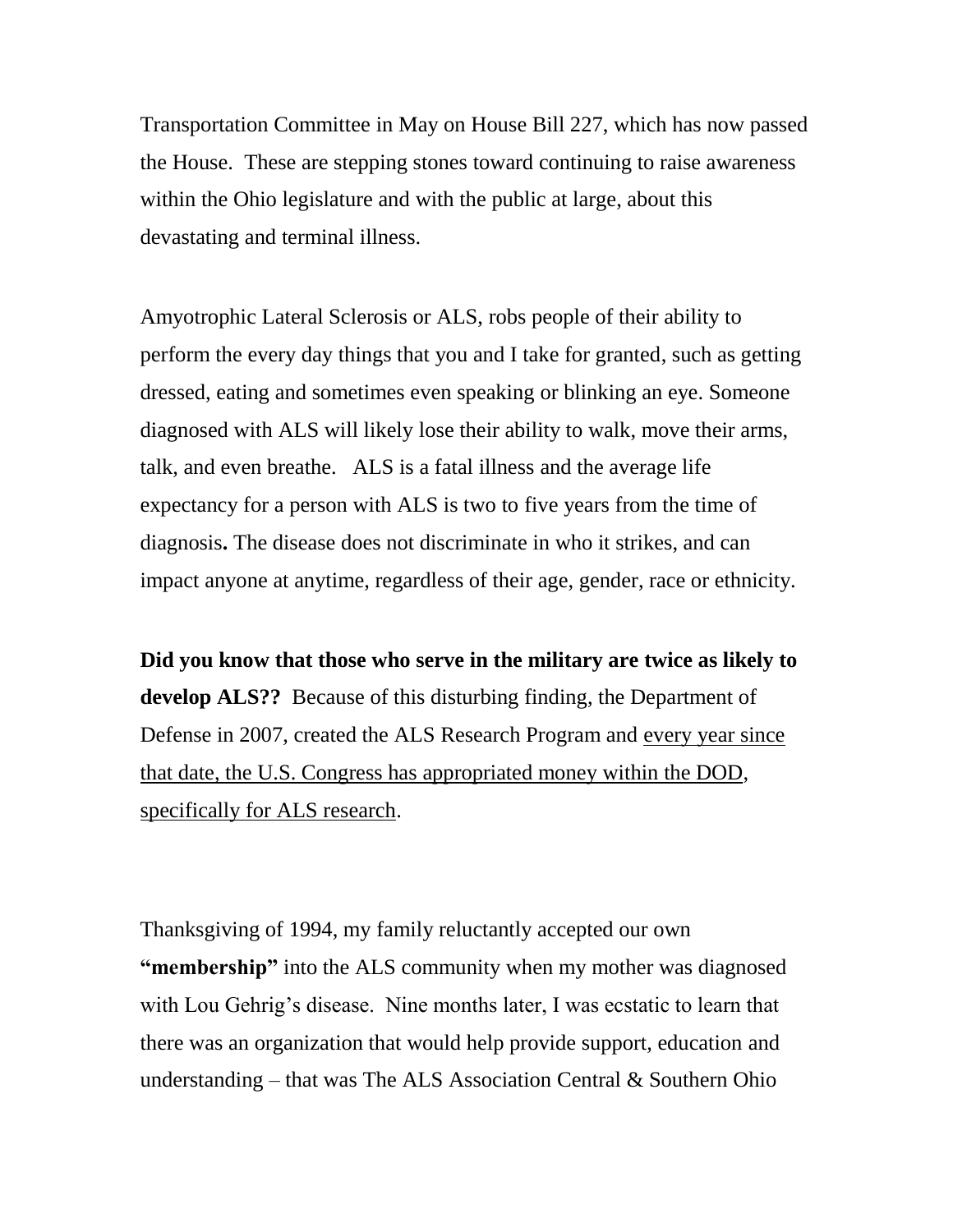Chapter. I started attending the local support group in Columbus and **then**  only three months later - my mom's journey with ALS ended - she died just 12 months after being diagnosed.

### *The ALS Association Central & Southern Ohio Chapter and The ALS Association Northern Ohio Chapter*

The ALS Association's nationwide network of chapters - including two here in Ohio - provide patient services and support to the ALS community and all of that is done, **FREE OF CHARGE**. **We also do not bill for services nor do we receive any public support.** Simply put, through our free programs, we are able to offer a better quality of life, while those with ALS are living through this terrible illness. Our Chapters provide a wide range of services that may not otherwise be available to patients, their families, **or their** caregivers. Those services include case management by nurses and social workers, support & education groups, equipment loan programs, bereavement groups, children's programs, newsletters, home visits, and patient grants, among other services. In addition, both Chapters provide Chapter paid, credentialed healthcare professionals who help staff multidisciplinary ALS clinics at the Cleveland Clinic, the Louis Stokes VA Medical Center – both in Cleveland -- and the OhioHealth ALS Clinic, in Columbus. These 3 clinics are the only credentialed ALS Association Certified Treatment Centers of Excellence in the state. All of these programs are **tangible** and **provide improved quality of life** at a time when they are desperately needed.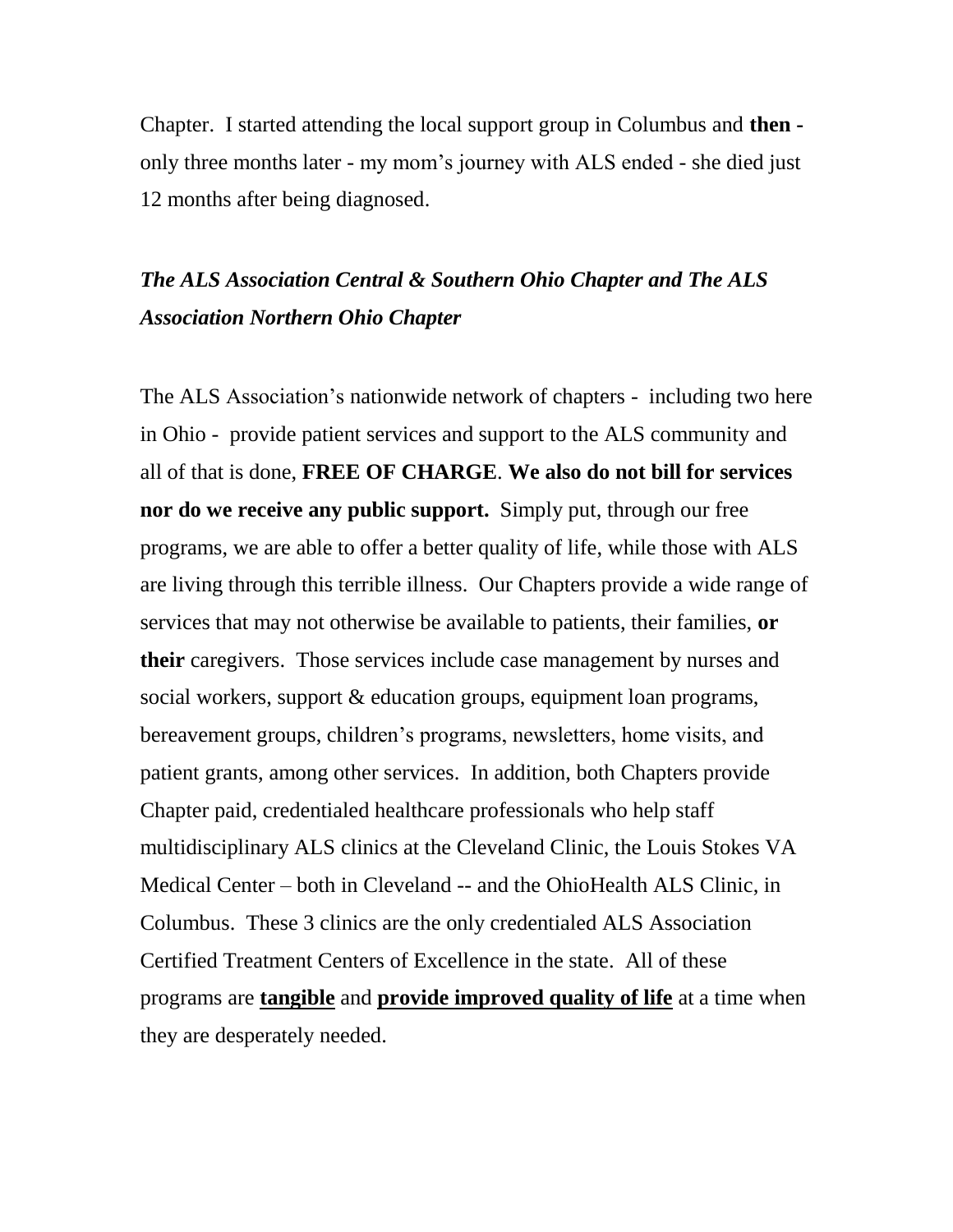#### *Yankees Great, Lou Gehrig – 80th Anniversary*

July the  $4<sup>th</sup>$ , 2019, was the 80th anniversary of Yankees great Lou Gehrig's farewell speech. Gehrig was diagnosed with ALS on June  $19<sup>th</sup>$ , 1939 – on his 36th birthday and died of ALS, two short years later, **yet there is still no known cause…, cure…. or effective treatment for this disease.**

#### *ALS License Plate Design*

If this legislation is signed into law, the design of the ALS Awareness Plate will be a Sunflower, imagined by ALS patient Shirley Schmelzle and designed by Haley Porst, in an effort to unite the ALS Community. The sunflower is a symbol of strength, grace and dignity. When in clusters, the flowers support each other, allowing for growth in a multitude of shapes, sizes and colors. This diversity represents the people fighting this disease and reminds us to always have hope. Shirley was a friend of our Chapters who received our services and passed away, still fighting for ALS, on January, 2016.

By supporting Senate Bill 163, you will be making a tangible difference in the lives of people like Dennis Ursetti, Shelly Few and so many others who are living with ALS today and whom we are here representing.

If your knowledge of ALS was anything like mine was in 1994 when my Mom was diagnosed, you may not have known much about this horrific disease, until today. I hope that our testimony will bring you and other legislators a new perspective on **how aggressive this disease really is** and